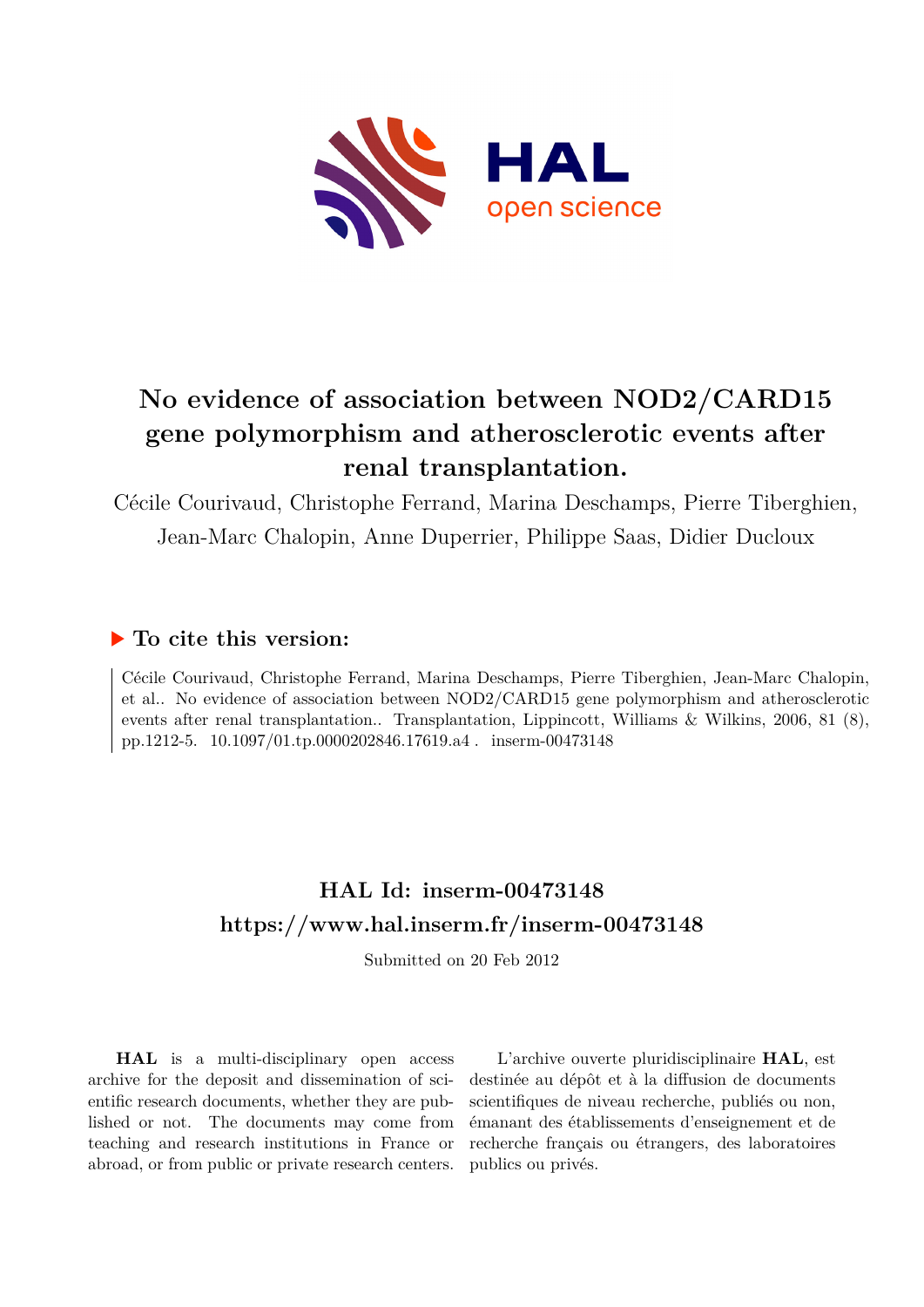# **NO EVIDENCE OF ASSOCIATION BETWEEN NOD2/CARD15 GENE POLYMORPHISM AND ATHEROSCLEROTIC EVENTS AFTER RENAL TRANSPLANTATION<sup>1</sup>**

Cécile Courivaud<sup>2,3</sup>, Christophe Ferrand<sup>2,4</sup>, Marina Deschamps<sup>2,4</sup>, Pierre Tiberghien<sup>2,4,5</sup>, Jean-Marc Chalopin<sup>2,3,5</sup>, Anne Duperrier<sup>2,4</sup>, Philippe Saas<sup>2,4,6,7</sup>, Didier Ducloux<sup>2,3,5,6,7</sup>

<sup>2</sup>INSERM, U645, Besançon, F-25020 France; Univ Besançon, Besançon, F-25020 France; IFR133, Besançon, F-25000 France <sup>3</sup>CHU Besancon, Department of Nephrology, Dialysis, and Renal Transplantation, F-25030, Besançon, France 4 EFS, Bourgogne Franche-Comté, Plateforme de BioMonitoring, Besançon, F-25020 France <sup>5</sup>CHU Besançon, CIC Biothérapie, F-25030 Besançon, France <sup>6</sup>P Saas and D Ducloux contributed equally to this work. **Key words:** atherosclerosis; inflammation; innate immunity **Word count for Abstract**: 149 **Word count for Text:** 1389

<sup>7</sup>**Address correspondence to:** Didier Ducloux, MD., Department of Nephrology, Dialysis, and Renal Transplantation, CHU Saint Jacques, F-25030, Besançon, France. Phone: 33381218782; FAX: 33381218781; e-mail: dducloux@chu-besancon.fr or philippe.saas@efs.sante.fr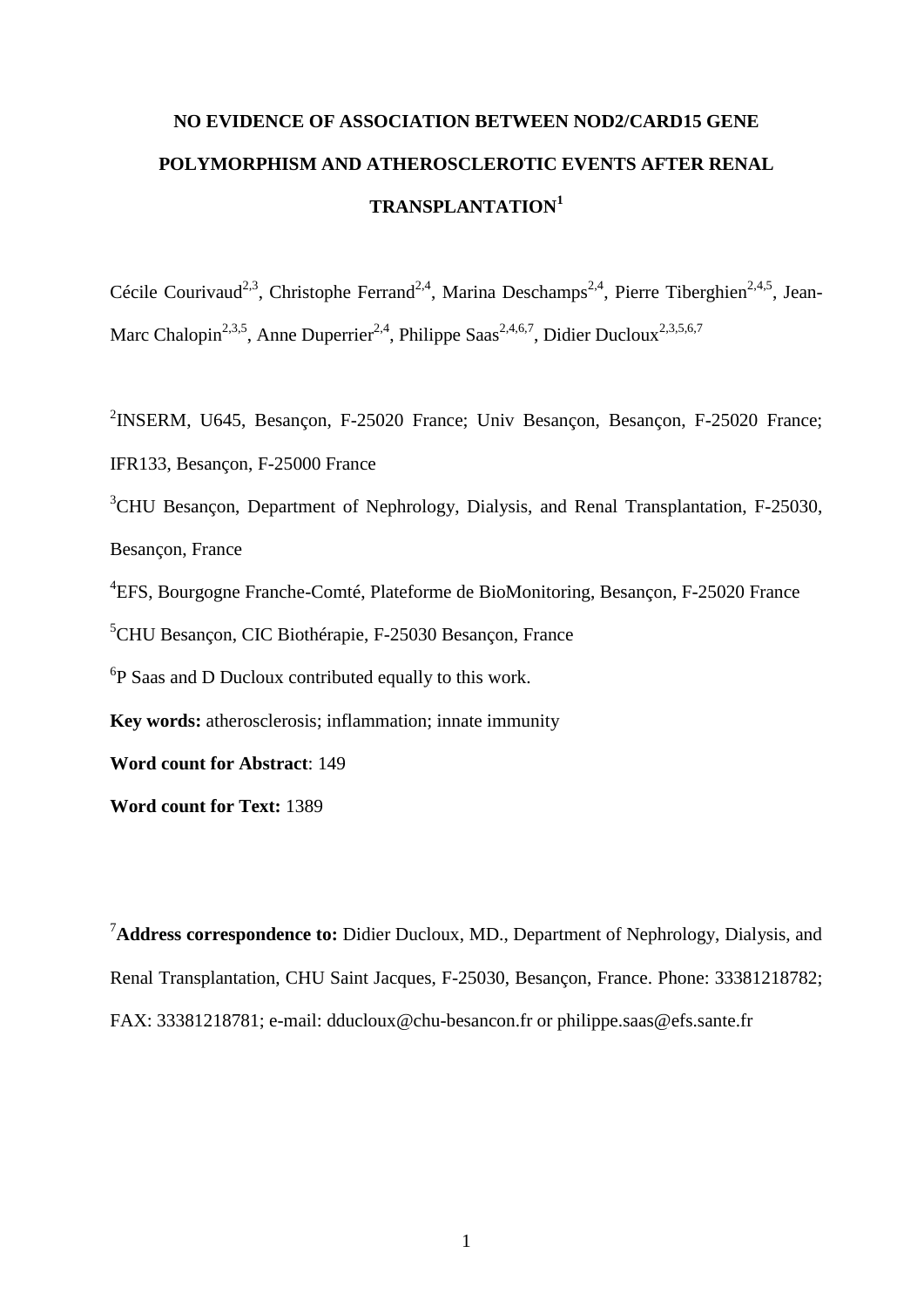#### **Footnotes**

<sup>1</sup>This study is supported by grants from the Fondation Transplantation. CC received financial support from the Fondation transplantation (#ET-050320). MD received financial support from the Comité Départemental de la Ligue contre le Cancer du Jura.

<sup>2</sup>INSERM, U645, Besançon, F-25020 France; Univ Besançon, Besançon, F-25020 France; IFR133, Besançon, F-25000 France <sup>3</sup>CHU Besancon, Department of Nephrology, Dialysis, and Renal Transplantation, F-25030, Besançon, France

4 EFS, Bourgogne Franche-Comté, Plateforme de Biomonitoring, Besançon, F-25020 France <sup>5</sup>CHU Besançon, CIC Biothérapie, F-25020 Besançon, France

 ${}^{6}P$  Saas and D Ducloux contributed equally to this work.

<sup>7</sup>**Address correspondence to:** Didier Ducloux, MD., Department of Nephrology, Dialysis, and Renal Transplantation, CHU Saint Jacques, F-25030, Besançon, France. Phone: 33381218782; FAX: 33381218781; e-mail: dducloux@chu-besancon.fr or philippe.saas@efs.sante.fr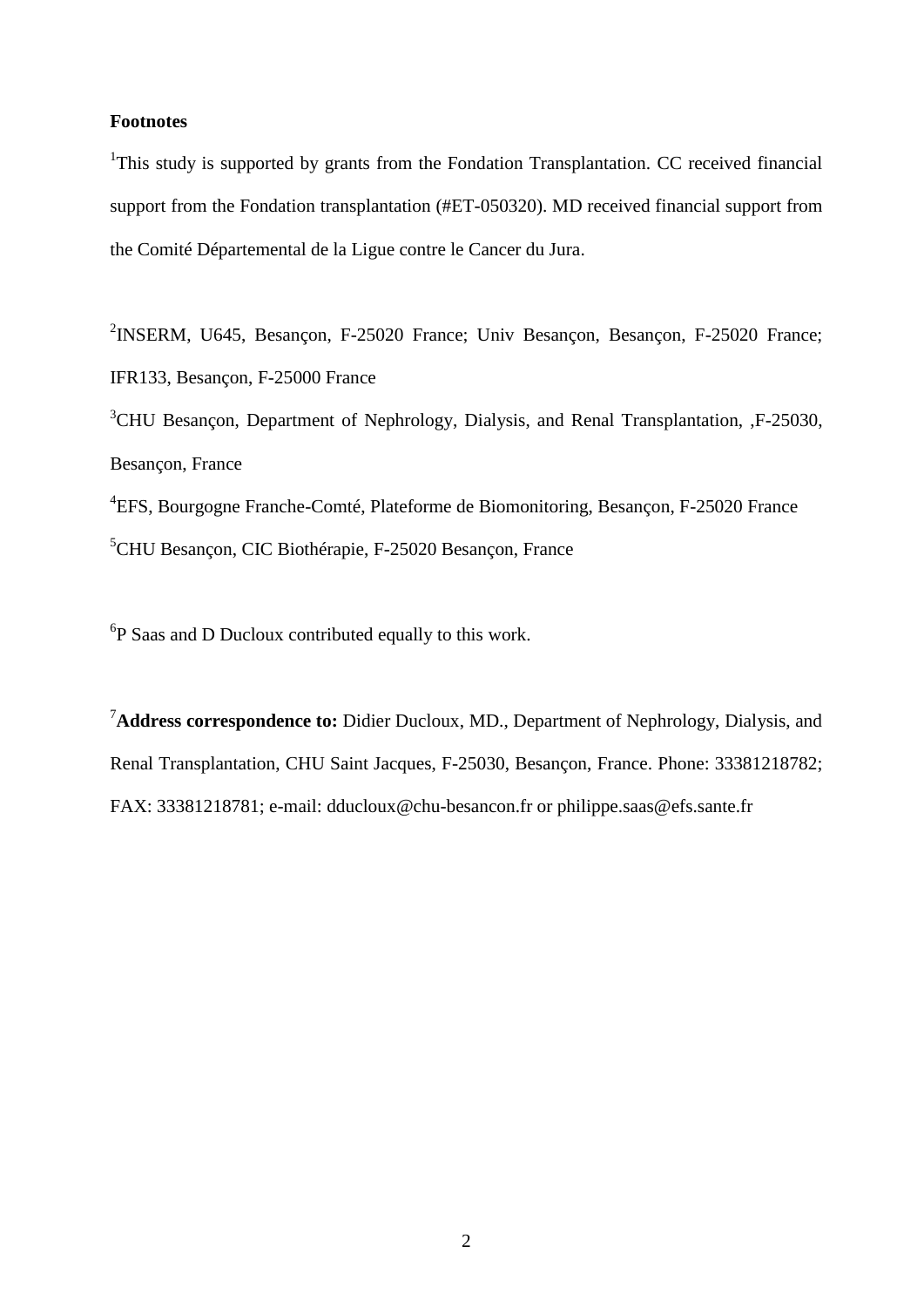#### **Abbreviations:**

AE: atherosclerotic events; CI: confidence interval; CVD: cardiovascular disease; GVHD: graft-versus-host disease; HR: Hazard ratio; NOD2/CARD15: Nucleotide Oligomerisation Domain-2/Caspase-Recruitment Domain-15; PCR: polymerase chain reaction; RR: relative risk; RTR: renal transplant recipient; SNP: single nucleotide polymorphism; TLR4: Toll-like receptor-4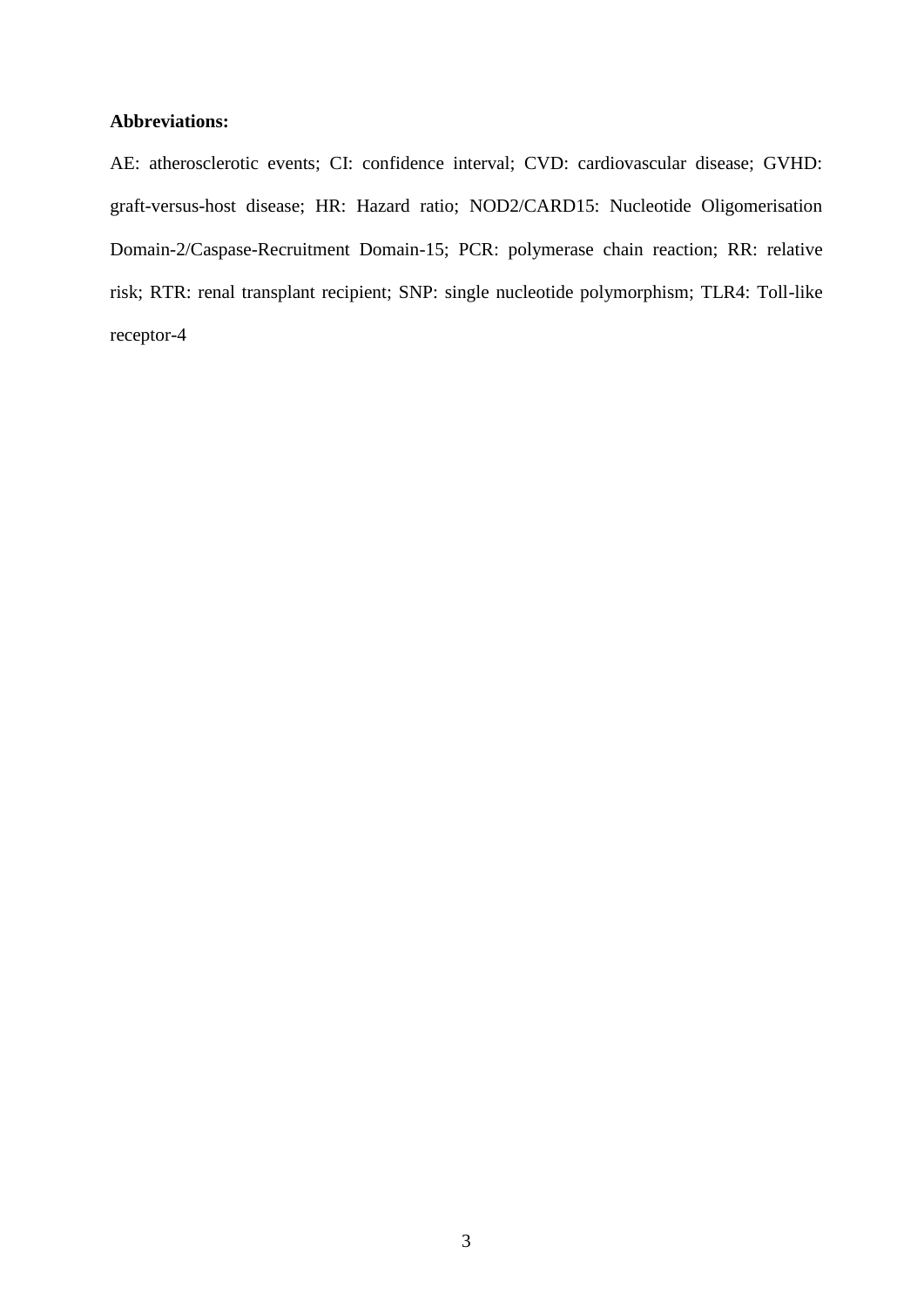#### **Abstract**

Stable renal transplant recipients (RTR) display high rates of atherosclerotic events (AE). Innate immunity and especially vascular inflammation play a role in the pathogenesis of atherosclerosis. It is illustrated both by an increased occurrence of post-renal transplant cardiovascular events in patients with elevated levels of C-reactive protein and by a correlation between post-transplant AE and Toll-like receptor-4 Asp299Gly polymorphism. Here, we analyze the influence NOD2/CARD15 gene polymorphism since NOD2 can modulate macrophage pro-inflammatory activity and macrophage is present in early atherosclerotic lesions. The incidence of single nucleotide polymorphism (SNP) in the three major polymorphic region of NOD2 gene (SNP8, SNP12 and SNP13) was assessed in 182 RTR and the correlation between such polymorphism and the development of AE was analyzed. No correlation was observed between NOD2 gene polymorphism and the occurrence of AE after renal transplantation. NOD2 gene polymorphism thus does not appear to influence cardiovascular complications in RTR.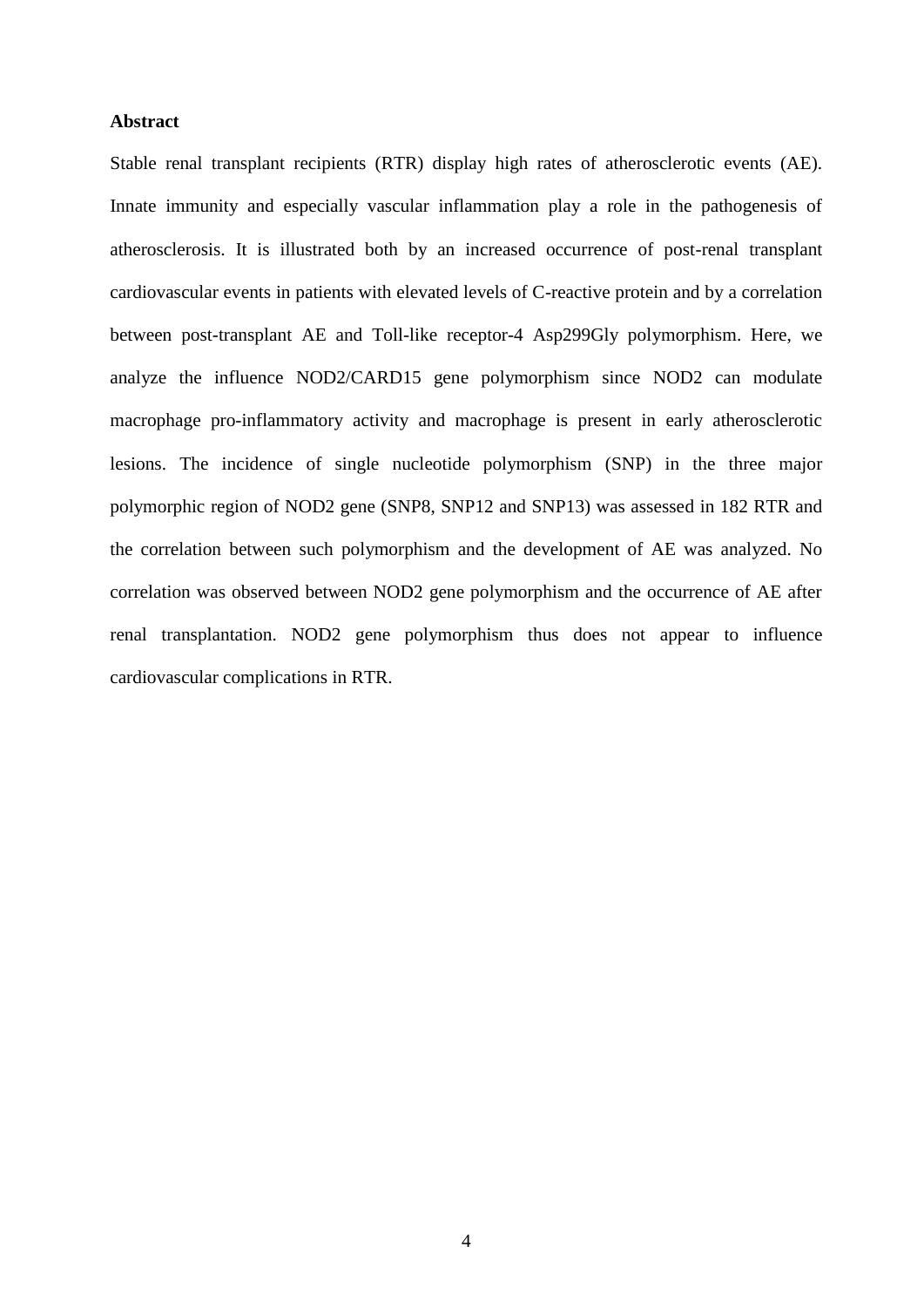Stable renal transplant recipients (RTRs) display disproportionately high rates of atherosclerotic events (AE) (*1*). It is now established that both vascular inflammation and components of the immune system are involved in the pathogenesis of atherosclerosis (*2*). We have already shown the importance of inflammatory and innate immunity in the pathogenesis of atherosclerosis after renal transplantation by demonstrating a correlation between the occurrence of post-transplant cardiovascular events and i) elevated circulating levels of Creactive protein (*3*) and ii) Toll-like receptor-4 (TLR4) Asp299Gly polymorphism (*4*). Here, we analyze NOD2/CARD15 (Nucleotide Oligomerisation Domain-2/Caspase-Recruitment Domain-15, thereafter called NOD2) gene polymorphism. Three major single nucleotide polymorphisms (SNP) have been reported in NOD2 gene; SNP8, 12 and 13 alleles have been previously associated with increased susceptibility for two inflammatory diseases: Crohn's disease (*5,6*) and Graft-versus-Host Disease (GVHD) after allogeneic hematopoietic cell transplantation (*7*). This suggests that NOD2 gene polymorphism modulates pro-inflammatory diseases. NOD2 is expressed in macrophages (*8,9*) and macrophages are present in atherosclerotic lesions at early stages (*10*). To date, no study has evaluated the impact of NOD2 gene polymorphism on AE after transplantation. We assessed the frequency of NOD2 gene polymorphism in 182 RTRs and analyzed the relationship between such polymorphism and the development of atherosclerotic complications.

One hundred and eighty-two RTRs were enrolled in this trial. These patients have been transplanted between January 1990 and December 2000. Age, gender, body mass index (weight  $[Kg]/size^2$  [m<sup>2</sup>]), past history of cardiovascular disease (CVD) and other risk factors were collected at transplant time (TABLE 1). Mean age was  $46 \pm 13$  years, and 117 RTRs  $(64.3 \%)$  were men (TABLE 1). Mean follow- up of these 182 patients was  $7.5 + 2.3$  years post-transplant. These 182 RTRs were genotyped for SNP8, SNP12 and SNP13 of NOD2 gene. Genomic DNA was extracted from white blood cells using standard salting out procedure. Analysis of each NOD2 variants was then performed using a polymerase chain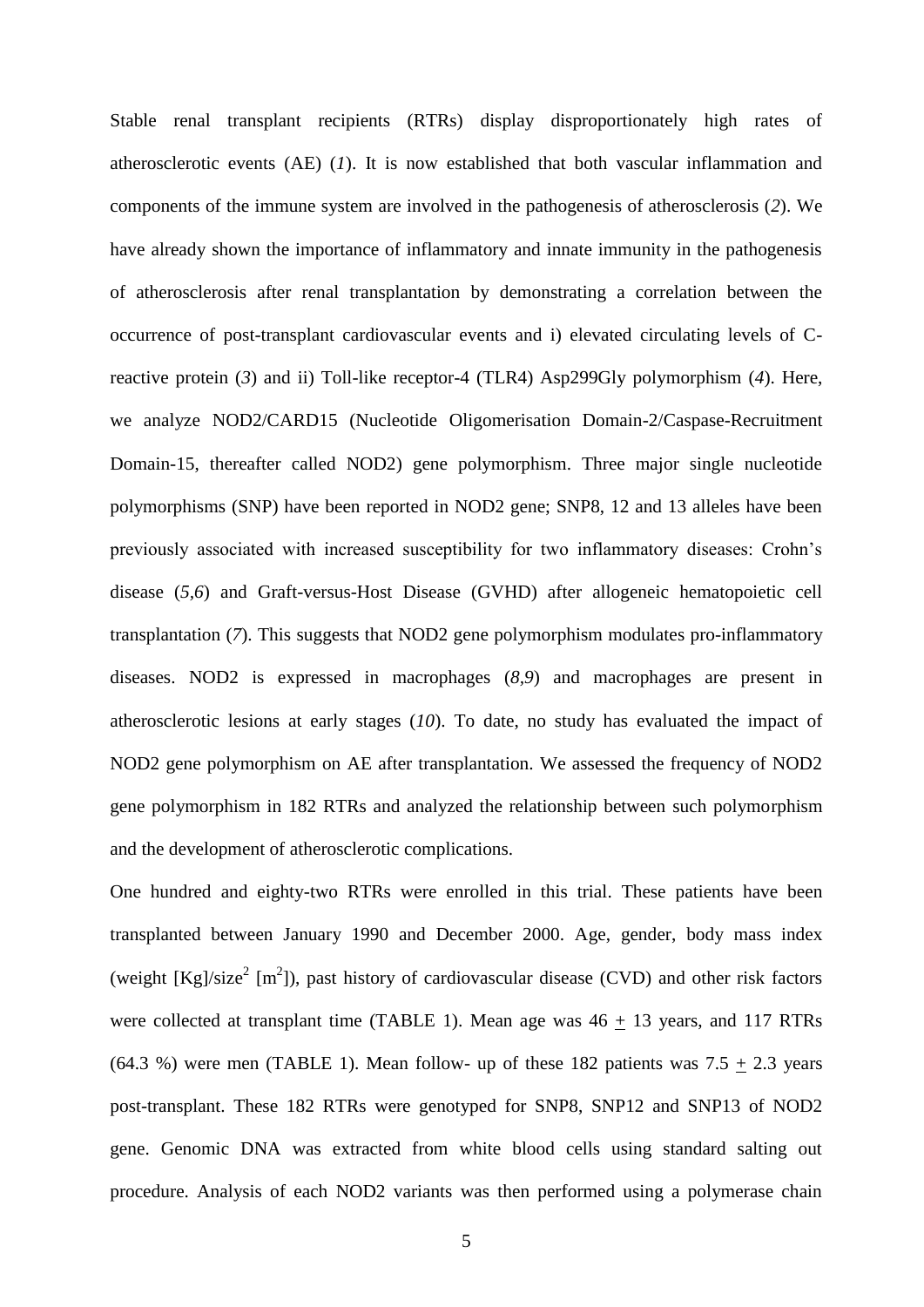reaction (PCR)-based genotyping assay with specific primers, as described (*5*). After PCR amplification of the polymorphic regions of interest, PCR products were digested overnight with Msp I, Hha I and ApaI restriction endonuclease (New England Biolabs, Beverly, USA), for SNP8, SNP12 and SNP13 respectively (*5*), as recommended by the supplier. Digestion products were then separated by a 2% standard agarose gel electrophoresis (Fig. 1). For each PCR, a negative control (PCR amplification without genomic DNA) was included. We added systematically a mutated DNA to control digestion procedures. Researchers and laboratory staff did not have any access to identifiable information and could identify samples by number only.

Post-transplant AE, i.e., coronary heart disease, stroke/cerebrovascular disease and abdominal aortic or lower extremity arterial disease, were diagnosed according to published criteria (*11*). Thirty-eight (20.7%) patients presented AE: 19 coronary heart diseases, 8 cerebrovascular diseases and 11 lower extremity arterial diseases. Statistical analysis was performed using Statview 5 (SAS institute Inc., Cary, NC). Arithmetic mean was calculated and expressed as  $\pm$  standard deviation (SD). Dichotomic variables were compared with the  $\chi^2$  test and continuous variables with the Student t test. Using log-rank tests on Kaplan Meier nonparametric estimates of the survival without AE distribution, we selected variables with a p value lower than, or equal to, 0.20. The selected variables were included into a Cox proportional hazard model, and a backward stepwise selection process was performed, this time at a classical  $\alpha = 0.05$ .

The incidence of heterozygous genotype carriers observed in the RTR cohort was limited: 8.8% (n=16), 4.4% (n=8) and 1.6% (n=3) for SNP8, SNP12 and SNP13, respectively. NOD2 allele and genotype frequencies are summarized in TABLE 2. As previously described (*5,6*), we did not find either heterozygous composites or homozygous mutants (TABLE 2). We observed more SNP12 heterozygote patients (4.4%; TABLE 2) than in a previous publication reporting SNP12 incidence (0.72 and 1.23%) in two independent Caucasian populations (*6*).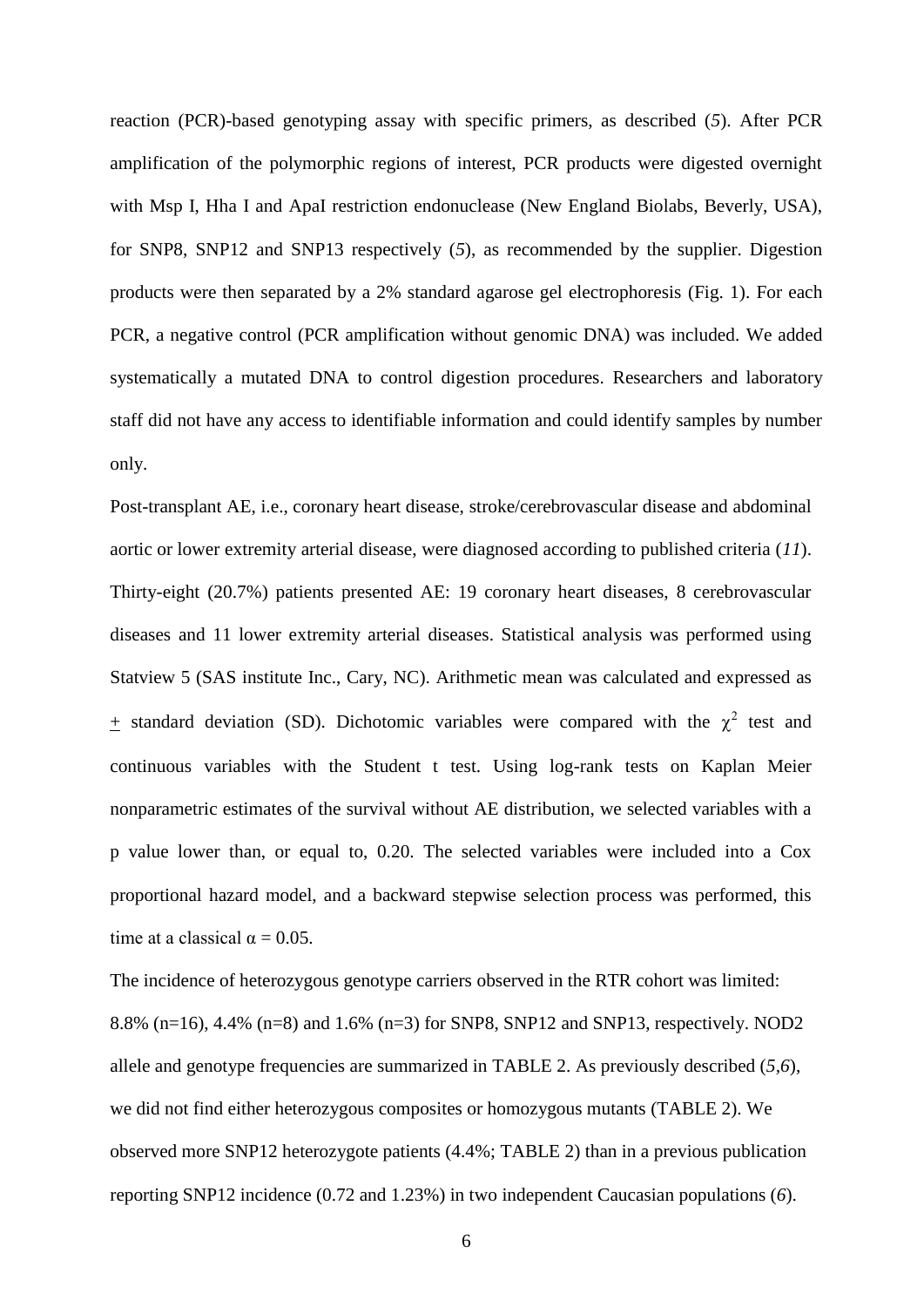We did not find any relationship between NOD2 gene polymorphism and major complications observed after renal transplantation, including: acute rejection, CMV disease, bacterial or opportunistic infections, and death (TABLE 1). When focusing on occurrence of AE after renal transplantation, no correlation was also found (hazard ratio, HR, 1.12; 95% confidence interval, CI, 0.69 to 2.01;  $p=0.31$ ) (TABLE 1&2). In multivariate analysis, older age (HR, 4.77; 95% CI, 2.37 to 9.80), a past history of cardiovascular disease (relative risk, RR, 3.20; 95% CI, 1.49 to 6.45), male gender (HR, 1.99; 95%CI, 0.99 to 3.78); and diabetes mellitus (RR, 1.48; 95% CI, 1.11 to 2.75) predicted independently the risk of AE. This contrasts with the implication of NOD2 gene polymorphisms in other inflammatory diseases such as Crohn's disease (*5,6*) and GVHD (*7*). Several limitations should however be considered. The population studied was limited with regards to the frequency of polymorphism. However, the total number of patients was not very different from a previous publication associating NOD2 gene polymorphism and Crohn's disease occurrence (*6*). Furthermore, study design leads to include patients with a low CVD risk. However, with nearly the same cohort, we had previously shown that RTRs with TLR4 Asp299Gly polymorphism exhibited a lower risk of post-transplant AE (*4*). This led us to discuss the respective roles of NOD2 and TLR4 in pathogen recognition. NOD2, like TLRs, belongs to a large family of proteins involved in infectious pathogen recognition (*12*). As known for TLR4 at the cell membrane, intracellular NOD2 protein has been proposed to play a role in the intracytoplasmic response to bacterial cell wall products (muramyl dipeptide) and subsequent NF- $\kappa$ B activation in macrophages (12). In our previous study (*4*), RTRs with Asp299Gly TLR-4 polymorphism were less likely to experience post-transplant AE (RR=0.44), but developed more frequently severe bacterial infections (RR=1.33) and opportunistic infections (RR=3.03). These previous data together with the present data (i.e., absence of correlation between a particular NOD2 gene polymorphism and post-transplant AE occurrence) could support the idea that bacterial infections do not play a major role in the development of atherosclerosis. The relationship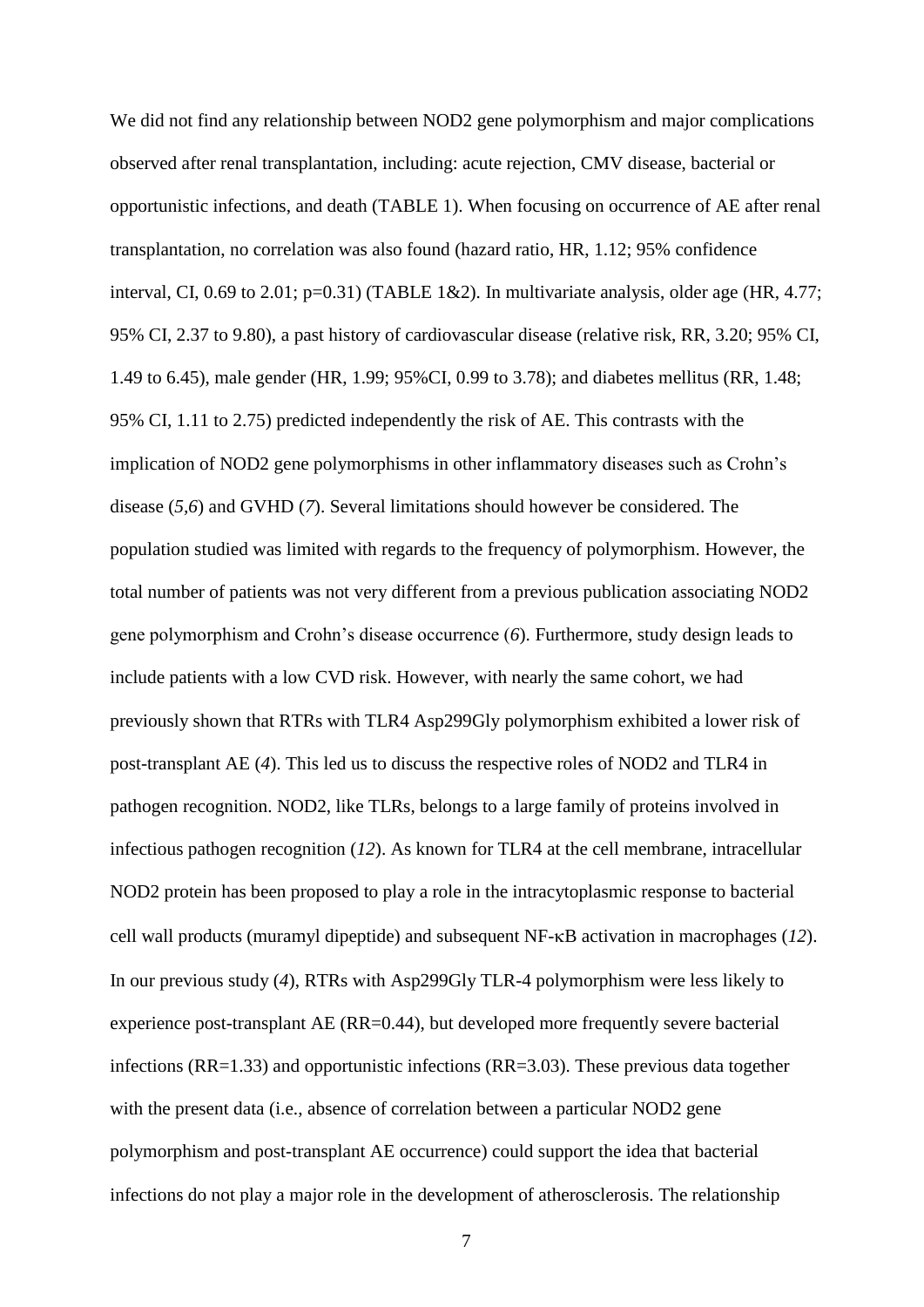between infectious pathogens and atherosclerosis, originally suggested by seroepidemiologic studies (*13*), was also confirmed by a series of investigations demonstrating the presence of pathogens in atherosclerotic lesions (*14*). On the other hand, transient prophylactic antibiotic treatment did not prevent secondary coronary syndromes (*15,16*). Therefore, the etiologic or pathogenic significance of bacterial infections in CVD remains to be determined. Finally, the functional role of NOD2 is still unclear. Most studies which implicated NOD2 in proinflammatory NF- $\kappa$ B pathway in macrophages were performed *in vitro* (8,9). They suggested that the association of NOD2 mutations was characterized by a diminished NF- $\kappa$ B response (*8,9*). However, the first functional study performed *in vivo*, using C57BL/6 mice deficient for NOD2 gene (NOD2-/- mice), did not confirm such *in vitro* results (*17*). Macrophages from NOD2-/- mice responded normally to TLR ligands in terms of NF- $\kappa$ B activation and inflammatory cytokine production (*17*). These results suggest the absence of NOD2 implication in  $NF$ - $\kappa$ B activation in macrophage. A more recent study using  $NOD2$ -/- mice reported that NOD2 was especially critical to regulate innate bacterial immunity in the intestinal tract (*18*). This was attested by an increased susceptibility of NOD2-/- mice to intragastric infection with *Listeria monocytogenes* but not after intravenous or intraperitoneal injection of these bacteria (*18*). NOD2 is highly expressed in crypts from the terminal ileum (*18*) in Paneth cells (*19*). This may explain why NOD2 mutations render patients susceptible to Crohn's diseases, a chronic inflammatory bowel disease (*5,6*) and GVHD (*7*). It is believed that the loss of gastrointestinal tract integrity, and the translocation of endogenous endotoxins into the systemic circulation, is a critical event in the initiation of GVHD (*20*). Overall, NOD2 mutations may not have a major influence of vascular inflammation and this may account for the results we are reporting here. Lastly, one has to consider the potential influence of NOD2 and TLR4 ligands. TLR4 ligands are generally stronger  $NF$ - $\kappa$ B activators than NOD2 ligands (*12*). In addition to pathogens, a number of endogenous ligands (e.g., heat shock proteins known to be present in atherosclerotic lesions, extracellular matrix proteins,…) have been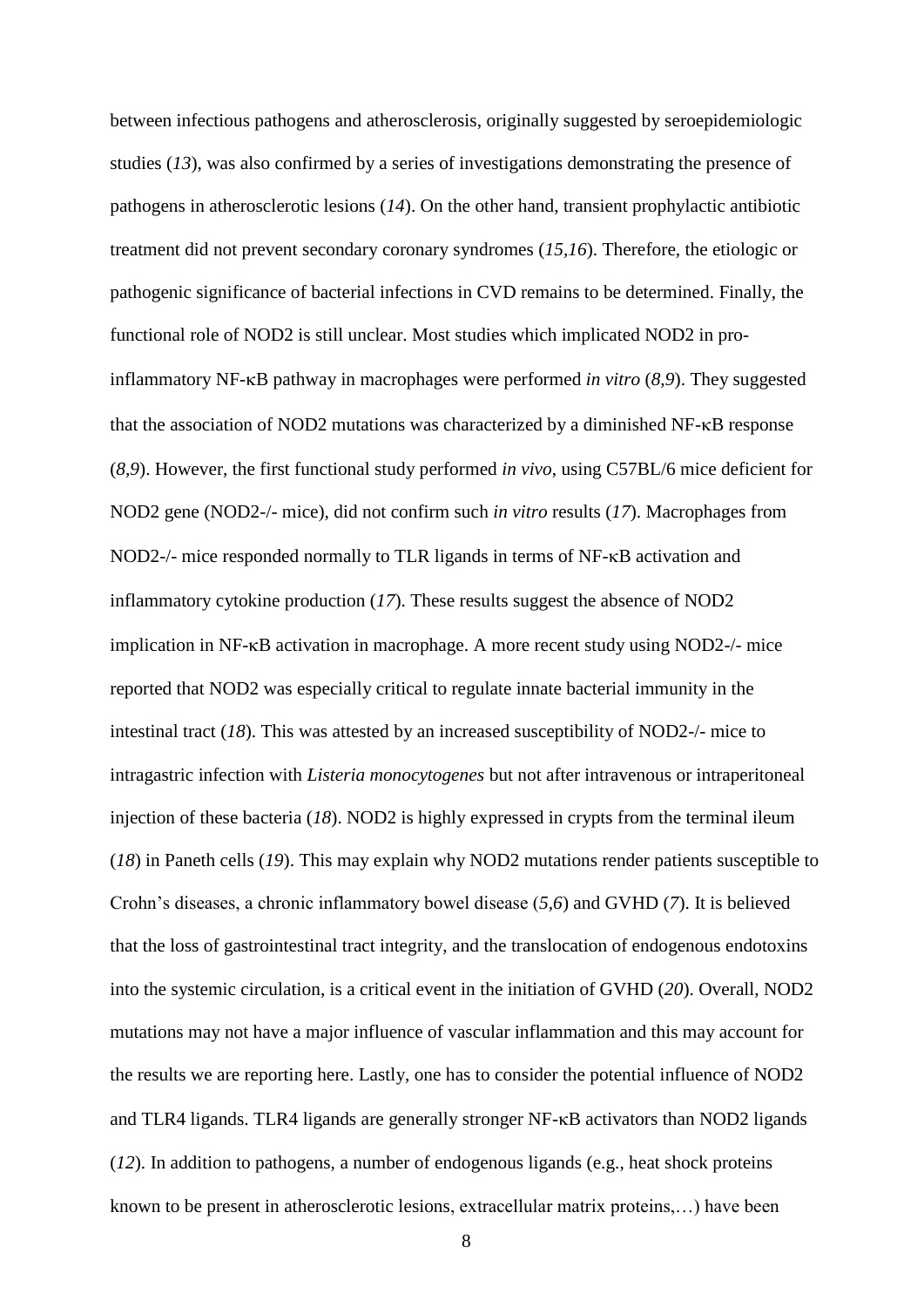shown to stimulate TLR4 (*12*). This again may explain why we found a relationship with TLR4 Asp299Gly polymorphism while not with NOD2 gene polymorphism. In conclusion, NOD2 gene polymorphism is not associated with AE in RTRs population and should not be proposed to assess CVD risk in RTRs. These results underline recent data

showing that bacterial infections are not involved in CVD (*15,16*) and the major role of NOD2

is to control intestinal inflammation (*18*).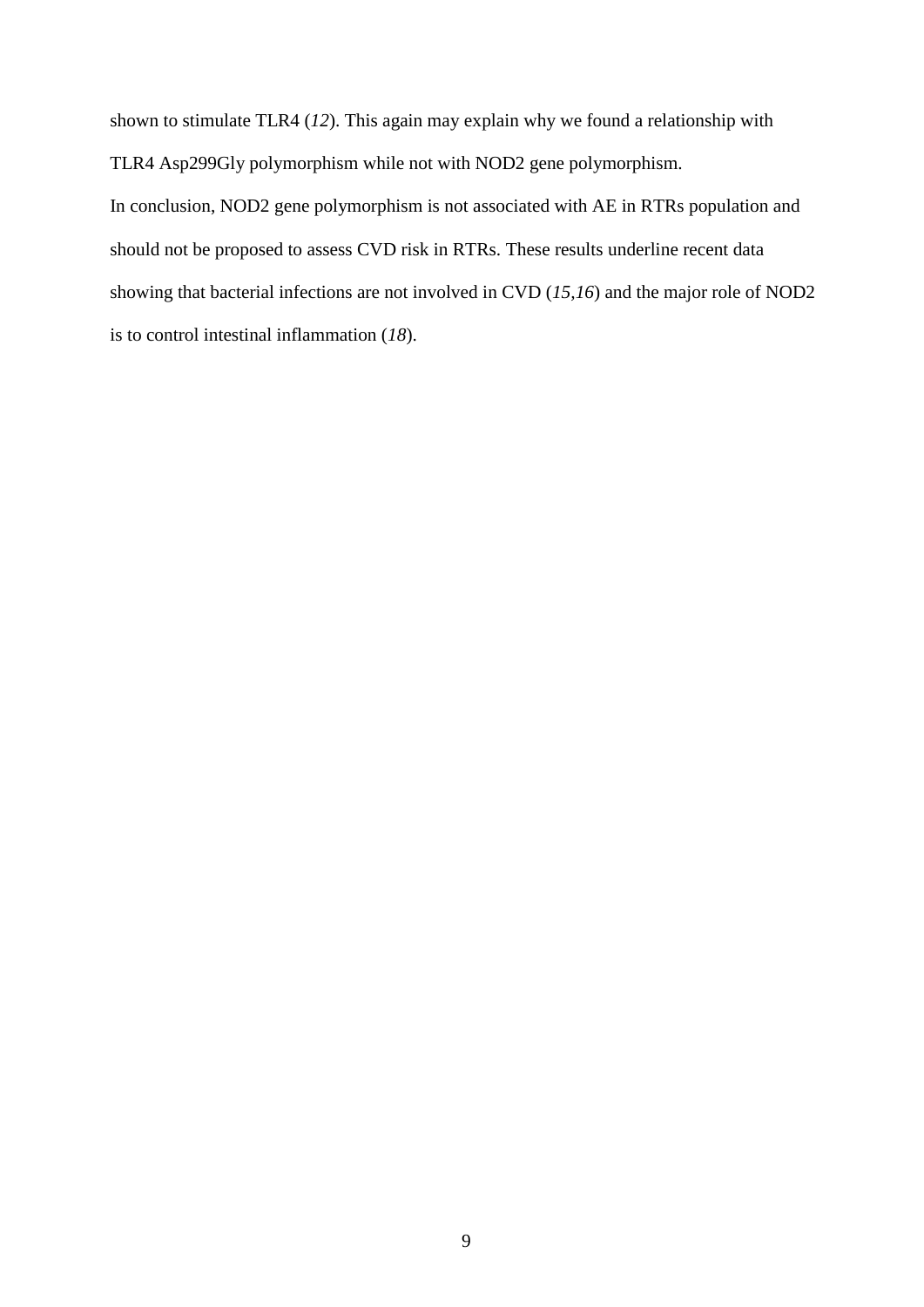## ACKNOWLEDGEMENTS

We thank Jackie Kerveillant for her help in preparing this manuscript.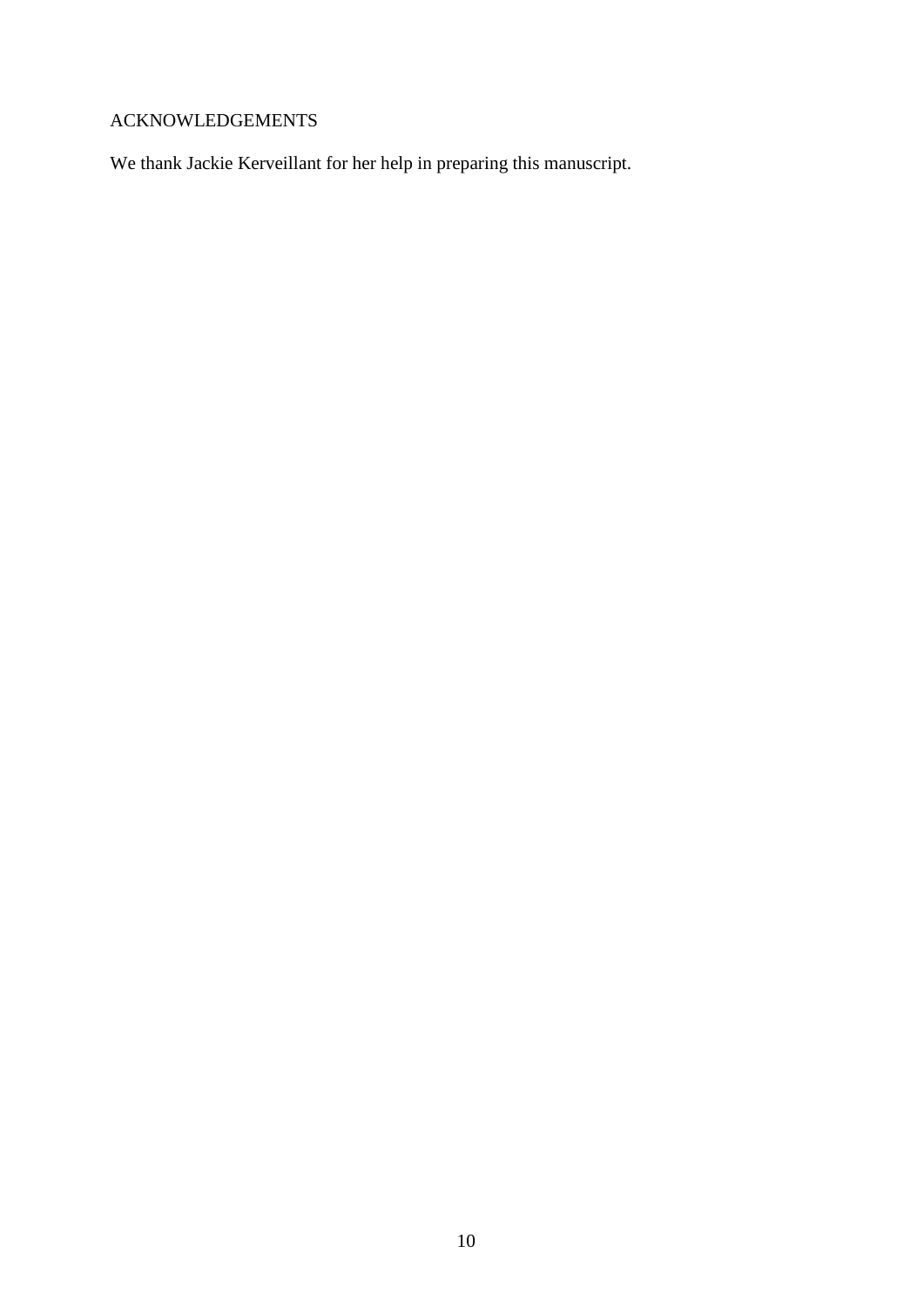#### REFERENCES

1. Kasiske BL, Guijarro C, Massy Z, et al. Cardiovascular disease after renal transplantation. J Am Soc Nephrol 1996; 7: 158.

2. Hansson GK, Libby P, Schonbeck U, et al. Innate and adaptative immunity in the pathogenesis of atherosclerosis. Circ Res 2002; 91: 281.

3. Ducloux D, Kazory A, Chalopin JM. Post-transplant diabetes mellitus and atherosclerotic events in renal transplants recipients: a prospective study. Transplantation 2005; 79: 438.

4. Ducloux D, Deschamps M, Yannaraki M, et al. Relevance of Toll-Like Receptor-4 polymorphisms in renal transplantation. Kidney Int 2005; 67: 2454.

5. Heliö T, Halme L, Lappalainen M, et al. CARD15/NOD2 gene variants are associated with familially occuring and complicated forms of Crohn's disease. Gut 2003; 52: 558.

6. [Hampe J,](http://www.ncbi.nlm.nih.gov/entrez/query.fcgi?db=pubmed&cmd=Search&term=%22Hampe+J%22%5BAuthor%5D) [Grebe J,](http://www.ncbi.nlm.nih.gov/entrez/query.fcgi?db=pubmed&cmd=Search&term=%22Grebe+J%22%5BAuthor%5D) [Nikolaus S,](http://www.ncbi.nlm.nih.gov/entrez/query.fcgi?db=pubmed&cmd=Search&term=%22Nikolaus+S%22%5BAuthor%5D) et al. Association of NOD2 (CARD 15) genotype with clinical course of Crohn's disease: a cohort study. Lancet 2002; 359: 1661.

7. Holler E, Rogler G, Herfarth H, et al. Both donor and recipient NOD2/CARD15 mutations associate with transplant-related mortality and GvHD following allogeneic stem cell transplantation. Blood 2004; 104: 889.

8. Ogura Y, Inohara N, Benito A, et al. Nod2, a Nod1/Apaf-1 family member that is restricted to monocytes and activates NF-kappaB. J Biol Chem 2001; 276: 4812.

9. [Girardin SE,](http://www.ncbi.nlm.nih.gov.gate2.inist.fr/entrez/query.fcgi?db=pubmed&cmd=Search&term=%22Girardin+SE%22%5BAuthor%5D) [Boneca IG,](http://www.ncbi.nlm.nih.gov.gate2.inist.fr/entrez/query.fcgi?db=pubmed&cmd=Search&term=%22Boneca+IG%22%5BAuthor%5D) [Viala J,](http://www.ncbi.nlm.nih.gov.gate2.inist.fr/entrez/query.fcgi?db=pubmed&cmd=Search&term=%22Viala+J%22%5BAuthor%5D) et al. Nod2 is a general sensor of peptidoglycan through muramyl dipeptide (MDP) detection. J Biol Chem. 2003; 278: 8869.

10. [Stary HC,](http://www.ncbi.nlm.nih.gov.gate2.inist.fr/entrez/query.fcgi?db=pubmed&cmd=Search&term=%22Stary+HC%22%5BAuthor%5D) [Chandler AB,](http://www.ncbi.nlm.nih.gov.gate2.inist.fr/entrez/query.fcgi?db=pubmed&cmd=Search&term=%22Chandler+AB%22%5BAuthor%5D) [Dinsmore RE,](http://www.ncbi.nlm.nih.gov.gate2.inist.fr/entrez/query.fcgi?db=pubmed&cmd=Search&term=%22Dinsmore+RE%22%5BAuthor%5D) et al. A definition of advanced types of atherosclerotic lesions and a histological classification of atherosclerosis. A report from the Committee on Vascular Lesions of the Council on Arteriosclerosis, American Heart Association. Circulation 1995; 92: 1355.

11. Ducloux D, Challier B, Saas P, et al. CD4 cell lymphopenia and atherosclerosis in renal transplant recipients. J Am Soc Nephrol 2003; 14: 767.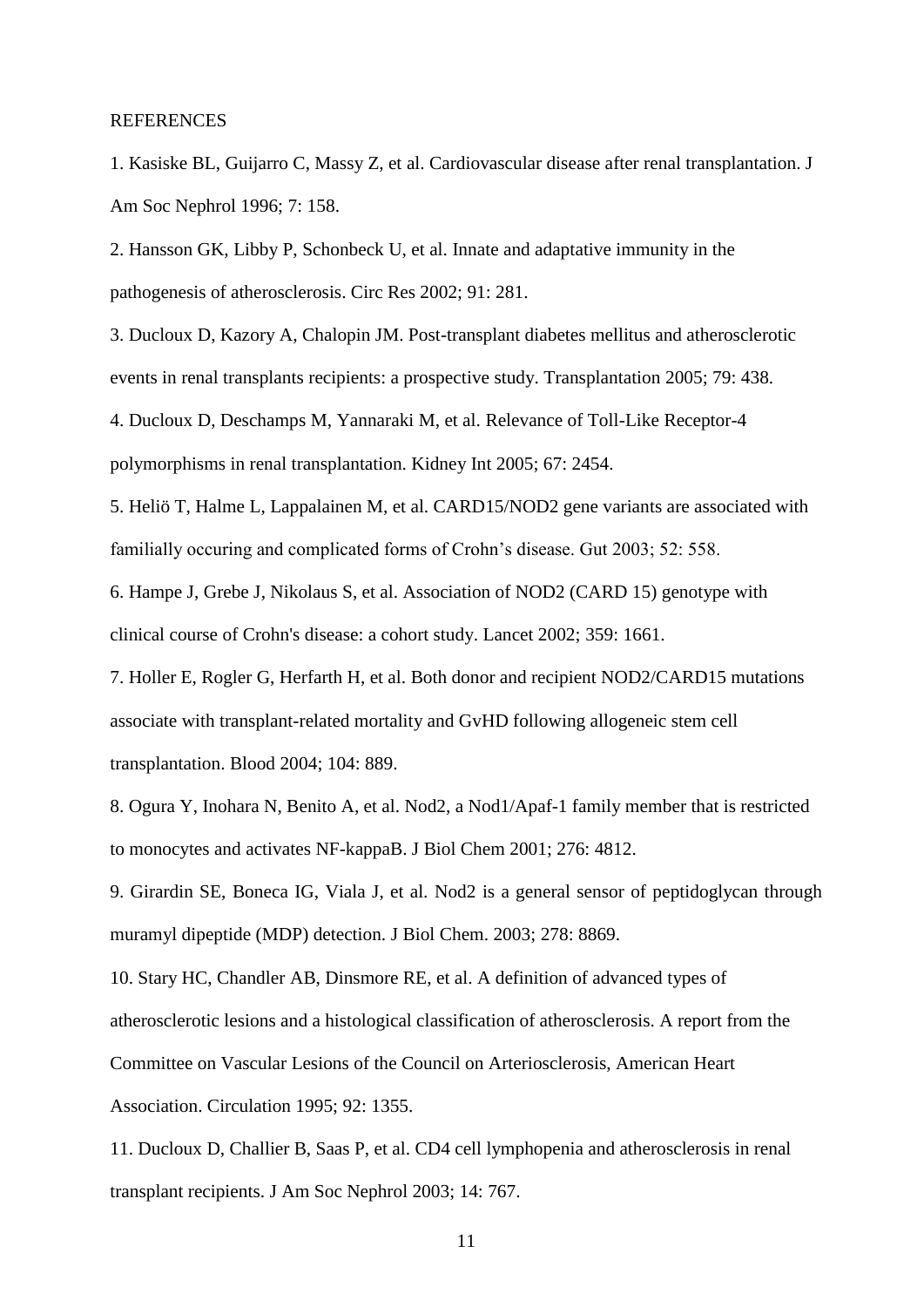12. Philpott DJ, Girardin SE. The role of Toll-like receptors and Nod proteins in bacterial infection. Mol Immunol 2004; 41: 1099.

13. Saikku P, Leinonen M, Mattila K, et al. Serological evidence of an association of a novel Chlamydia, TWAR, with chronic coronary heart disease and acute myocardial infarction. Lancet 1998; 2: 983.

14. Morré SA, Stooker W, Lagrand WK, et al. Microorganisms in the aetiology of atherosclerosis. J Clin Pathol 2000; 53: 647.

15. Grayston JT, Kronmal RA, Jackson LA, et al. Azithromycin for the secondary prevention of coronary events. N Engl J Med 2005; 352 :1637.

16. Cannon CP, Braunwald E, McCabe CH, et al. Antibiotic treatment of *Chlamydiae pneumoniae* after coronary syndrome. N Engl J Med 2005; 352: 1646.

17. Pauleau AL, Murray PJ. Role of NOD2 in the response of macrophages to Toll-like receptor agonists. Mol Cell Biol 2003; 23: 7531.

18. Kobayashi KS, Chamaillard M, Ogura Y, et al. Nod2-dependent regulation of innate and adaptative immuniy in the intestinal tract. Science 2005; 307: 731.

19. Ogura Y, Lala S, Xin W et al. Expression of NOD2 in Paneth cells: a possible link to Crohn's ileitis. Gut 2003; 52: 1591.

20. Hill GR, Crawford JM, Cooke KR, Brinson YS, Pan L, Ferrara JL. Total body irradiations effects on acute graft versus host disease. The role of gastrointestinal damage and inflammatory cytokines. Blood 1997; 90: 3204.

12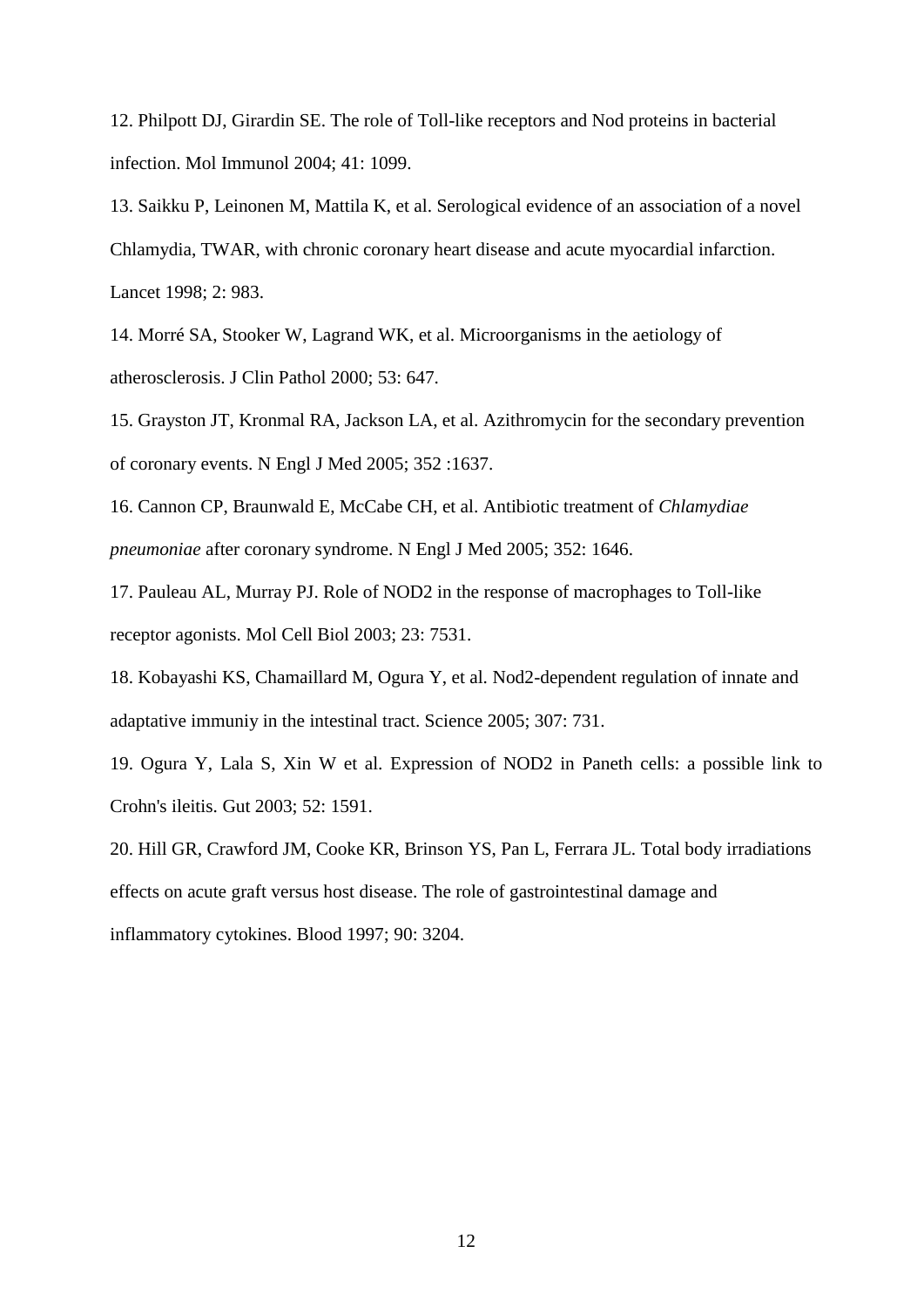|                                                       | Wild type genotype<br>carriers<br>$n = 155(85.2\%)$ | NOD <sub>2</sub><br>polymorphism<br>carriers <sup>a</sup><br>$n = 27(14.8\%)$ |  |
|-------------------------------------------------------|-----------------------------------------------------|-------------------------------------------------------------------------------|--|
| Age (years)                                           | $45.8 + 13.8^a$                                     | $49.4 + 9.2^a$                                                                |  |
| Sex ratio (Male / Female)                             | 97/58<br>$(62.6\% / 37.4\%)$                        | 20/7<br>$(74\% / 26\%)$                                                       |  |
| Pre-transplant Body Mass Index $(kg/m^2)$             | $22.6 \pm 4.1^b$                                    | $24.3 \pm 4.2^b$                                                              |  |
| Past history of cardiovascular disease                | $8(5.1\%)$                                          | $\boldsymbol{0}$                                                              |  |
| Hypertension                                          | 85 (54.8%)                                          | 17 (62.9%)                                                                    |  |
| Dyslipidaemia                                         | 61 (39.3%)                                          | 10(37%)                                                                       |  |
| Diabetes mellitus (DM) / post-transplant<br><b>DM</b> | $8(5.2\%) / 18$<br>$(11.6\%)$                       | $1(3.7\%) / 5(18.5\%)$                                                        |  |
| Homocysteine (µmol/l)                                 | $16.6 \pm 5.5^{\circ}$                              | $15.2 \pm 6.7^{\circ}$                                                        |  |
| Cigarette smoking                                     | 15(9.7%)                                            | 5(18.5%)                                                                      |  |
| Atherosclerotic<br>after<br>events<br>transplantation | 32 (20.6%)                                          | $6(22.2\%)^c$                                                                 |  |
| Opportunistic infections                              | 39 (25.2%)                                          | 5(18.5%)                                                                      |  |
| CMV disease                                           | 38 (24.5%)                                          | 5(18.5%)                                                                      |  |
| <b>Bacterial</b> infections                           | 55 (35.5%)                                          | $7(25.9\%)$                                                                   |  |
| Acute rejection                                       | 30 (19.3%)                                          | 6(22.2%)                                                                      |  |
| Death after transplantation                           | $5(3.2\%)$                                          | $2(7.4\%)$                                                                    |  |

**TABLE 1**. **Comparison of baseline characteristics and main outcome after transplantation in 182 renal transplant recipients (RTR) presenting a wild type genotype of the NOD2 gene versus RTRs presenting a mutation in SNP8, SNP12 or SNP13 of the NOD2 gene.**

Results are expressed in  $Kg/m^2$  for body mass index, in  $\mu$ mol/l for homocysteine, in years for age and for other items as number of patients and percentage in brackets.

<sup>a</sup> heterozygote RTRs with a mutated NOD2 allele in either SNP8, SNP12 or SNP13 region (since no heterozygous composites or homozygous mutants were detected);  $\frac{b}{2}$  mean  $\pm$  SD;  $\frac{c}{2}$ patients with a mutated SNP8, 2 with a mutated SNP12 and 2 with a mutated SNP13 developed AE (see also TABLE 2).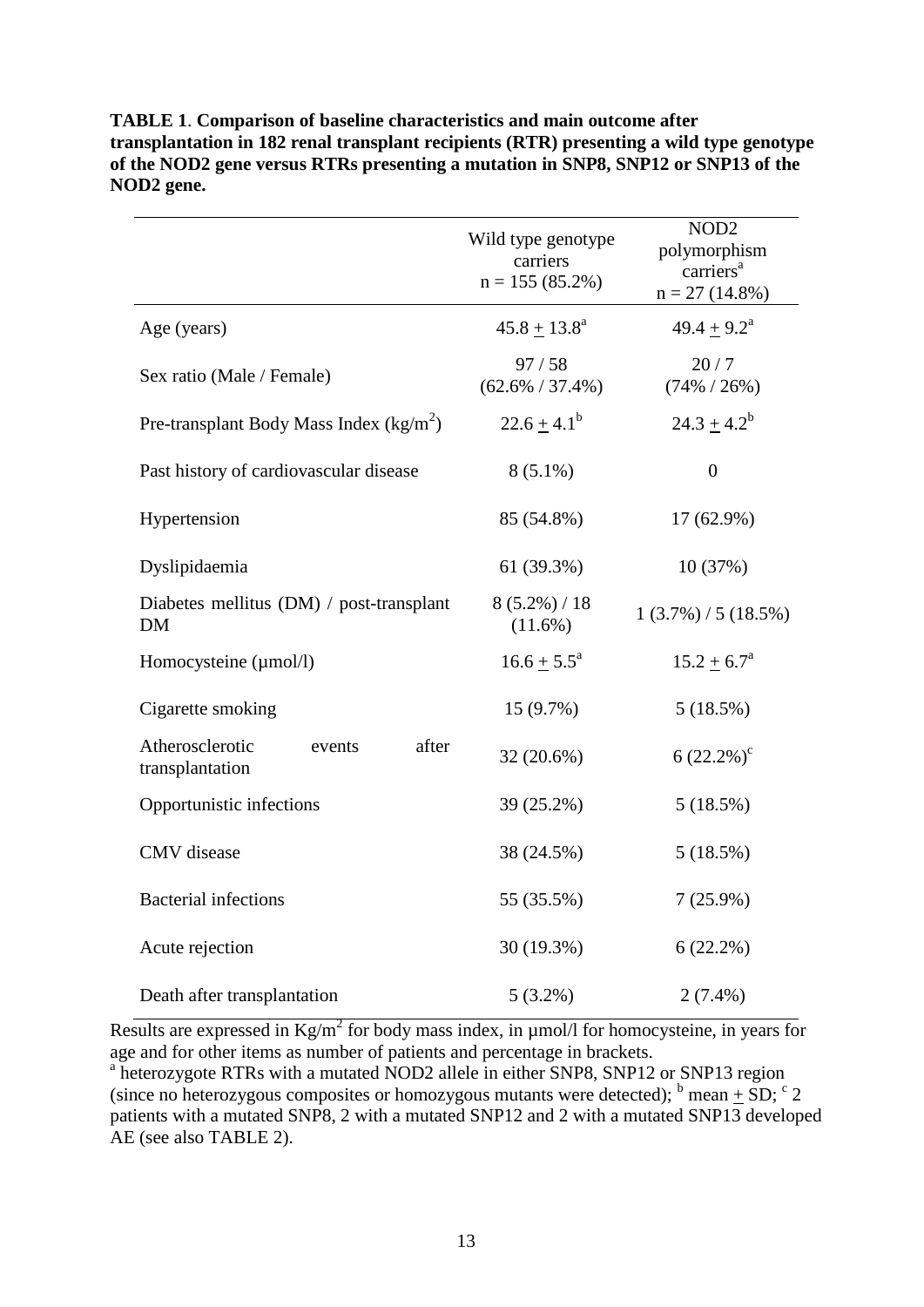|                  |           | polymorphism   | AE in                        |                | polymorphism polymorphism polymorphism |                  |
|------------------|-----------|----------------|------------------------------|----------------|----------------------------------------|------------------|
|                  |           | incidence      | these                        | incidence      | incidence                              | incidence        |
|                  |           | in RTR         | <b>RTR</b>                   | in Ref. $5$    | in Ref. $6$                            | in Ref. $6$      |
|                  |           | $(n=182)$      | $(n=38)$                     | $(n=300)$      | $(n=373)$                              | $(n=202)$        |
| SNP <sub>8</sub> | <b>WT</b> | 166 (91.2%)    | 36<br>(21.7%)                | 289 (96.3%)    | 95.2%                                  | 97.2%            |
|                  | H/h       | $16(8.8\%)$    | $\overline{2}$<br>$(12.5\%)$ | 11(3.7%)       | 4.8%                                   | 2.8%             |
|                  | DM        | $\overline{0}$ | $\theta$                     | $\overline{0}$ | $\boldsymbol{0}$                       | $\boldsymbol{0}$ |
| SNP12            | <b>WT</b> | 174 (95.6%)    | 36<br>(20.7%)                | 300 (100%)     | 99.3%                                  | 98.8%            |
|                  | H/h       | $8(4.4\%)$     | 2(25%)                       | $\overline{0}$ | 0.7%                                   | 1.2%             |
|                  | <b>DM</b> | $\overline{0}$ | $\mathbf{0}$                 | $\overline{0}$ | $\overline{0}$                         | $\overline{0}$   |
| SNP13            | <b>WT</b> | 179 (98.4%)    | 36<br>$(20.1\%)$             | 290 (96.7%)    | 95.9%                                  | 98.8%            |
|                  | H/h       | $3(1.6\%)$     | 2<br>$(66.6\%)$              | $10(3.3\%)$    | 4.1%                                   | 1.2%             |
|                  | <b>DM</b> | $\overline{0}$ | $\overline{0}$               | $\overline{0}$ | $\overline{0}$                         | $\overline{0}$   |

**TABLE 2. Comparison of NOD2 gene polymorphism incidence in renal transplant recipients (RTR) enrolled in our cohort with three previously published cohorts including patients suffering from Crohn's Disease**

Results are expressed as number of patients and/or percentage.

Abbreviations used: WT: RTRs with a wild type NOD2 gene; H/h: heterozygote RTRs with a mutated NOD2 allele in either SNP8, SNP12 or SNP13 region (since no heterozygous composites or homozygous mutants were detected); DM: double mutated patients or homozygous mutants; AE: atherosclerotic events.